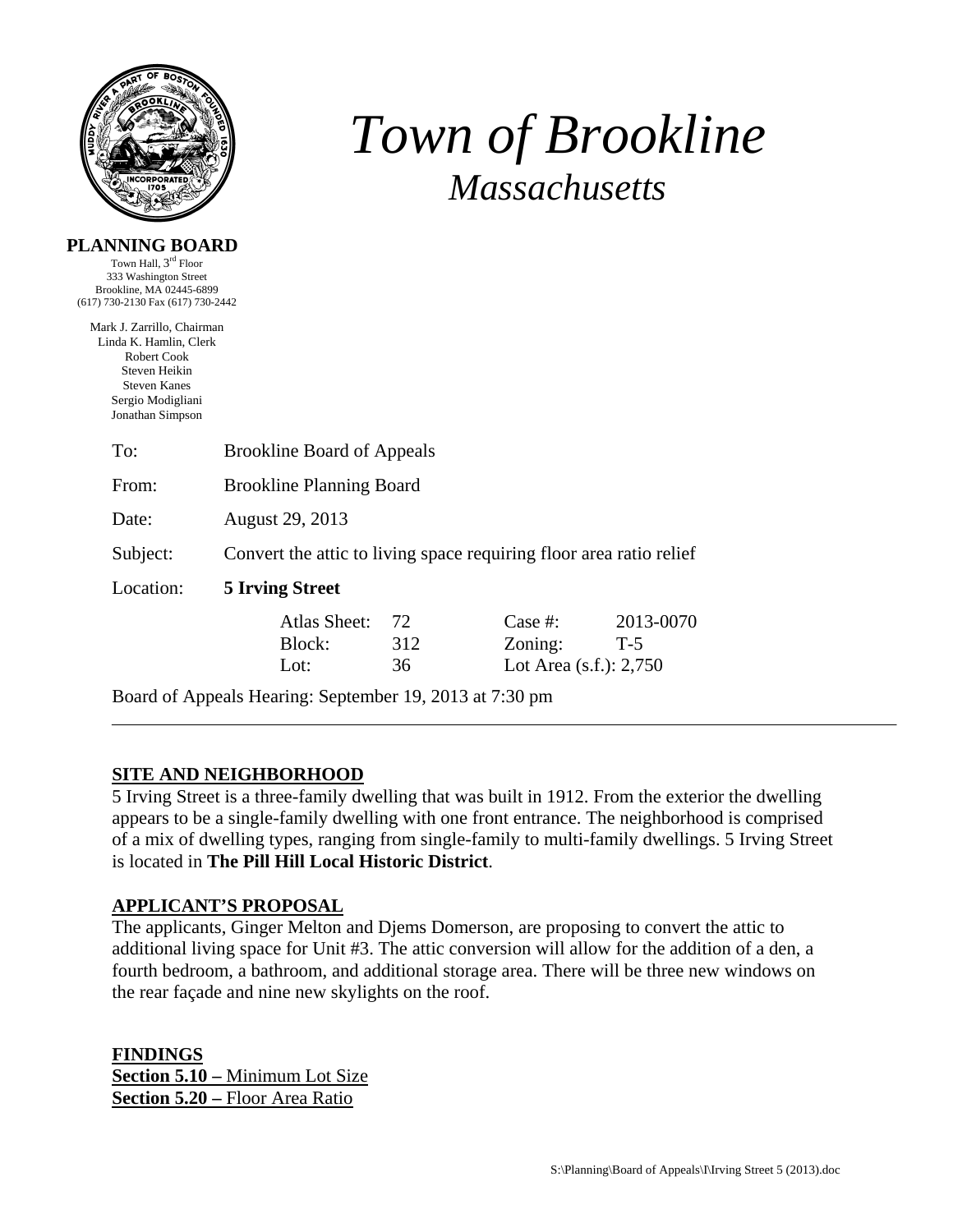| <b>Floor Area</b>       | <b>Allowed</b> | <b>Existing</b> | <b>Proposed</b> | <b>Finding</b> |
|-------------------------|----------------|-----------------|-----------------|----------------|
| <b>Floor Area Ratio</b> | ∣.0            | l.67            | 2.06            |                |
| (% of allowed)          | $100\%$        | 167%            | 206%            | Variance       |
| Floor Area (s.f.)       | 2,750          | 4,593           | 5,680           |                |

### **Section 8.02.2 –** Alteration or Extension

A special permit is required to alter a pre-existing non-conforming structure or use.

### **PLANNING BOARD COMMENTS**

The Planning Board supports the requested relief to allow the applicant to convert the attic space for additional living space for the family. There will be minimal exterior changes to the dwelling in the form of windows and skylights. The Planning Board feels that the lot's small size, significantly smaller than most in the area, should be taken into consideration. Since the property is located in a Local Historic District, the Preservation Commission must approve all changes visible from a street and therefore will approve those final plans.

**Therefore, should the Board of Appeals find the proposal meets the statutory requirements for a variance, the Planning Board recommends approval of the plans by Philip Kramer, AIA, and Frank P. Janusz Architecture, dated 6/24/13, and site plan by Dennis O'Brien, dated 7/17/13, subject to the following conditions:** 

- 1. Prior to the issuance of a building permit, the applicant shall submit final plans and elevations subject to the review and approval of the Preservation Commission and the Assistant Director of Regulatory Planning.
- 2. Prior to the issuance of a building permit, the applicant shall submit to the Building Commissioner for review and approval for conformance to the Board of Appeals decision: 1) a final site plan stamped and signed by a registered engineer or land surveyor; 2) final building elevations; and 3) evidence that the Board of Appeals decision has been recorded at the Registry of Deeds.

*Tcr/pss*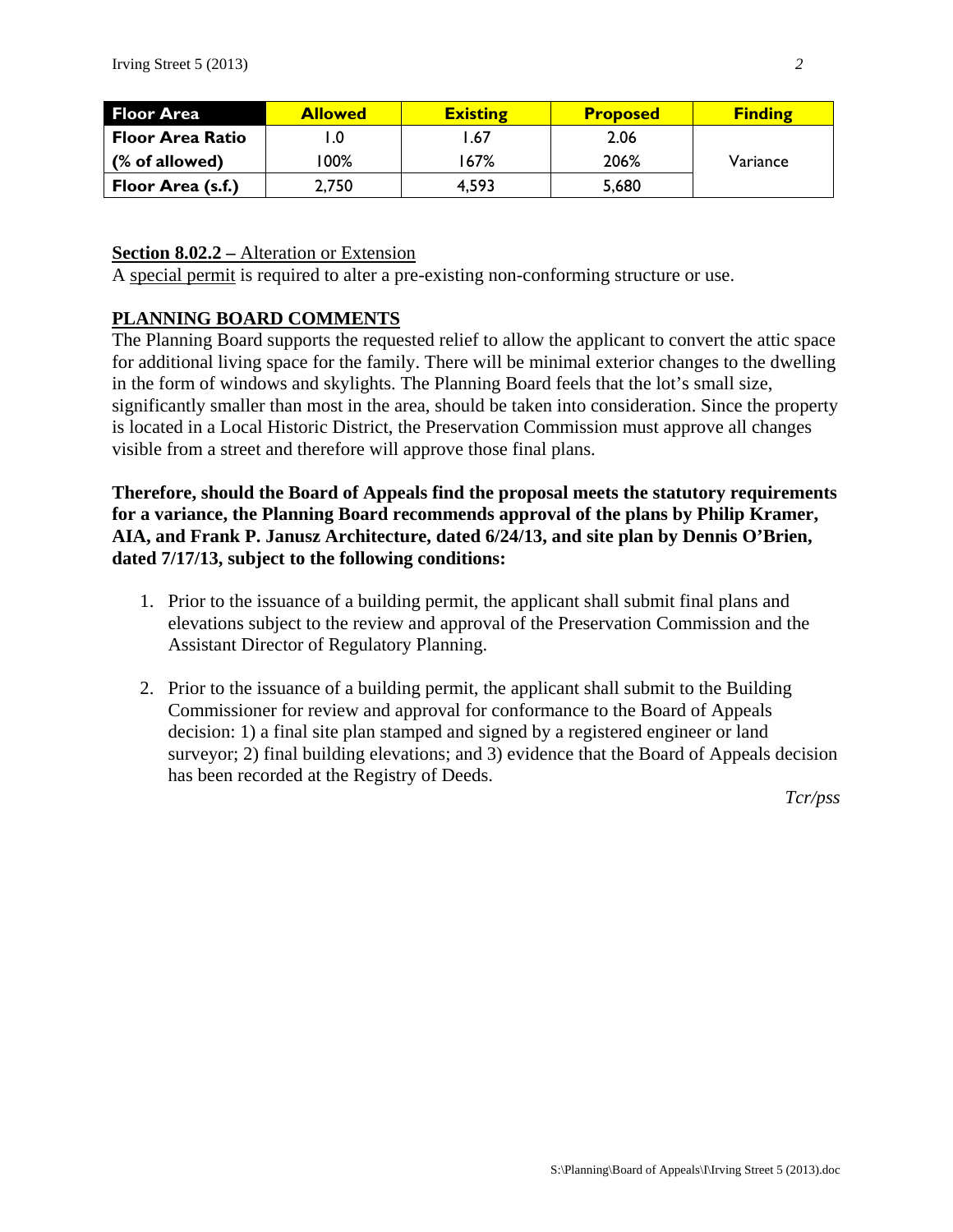

5 Irving Street Front Façade